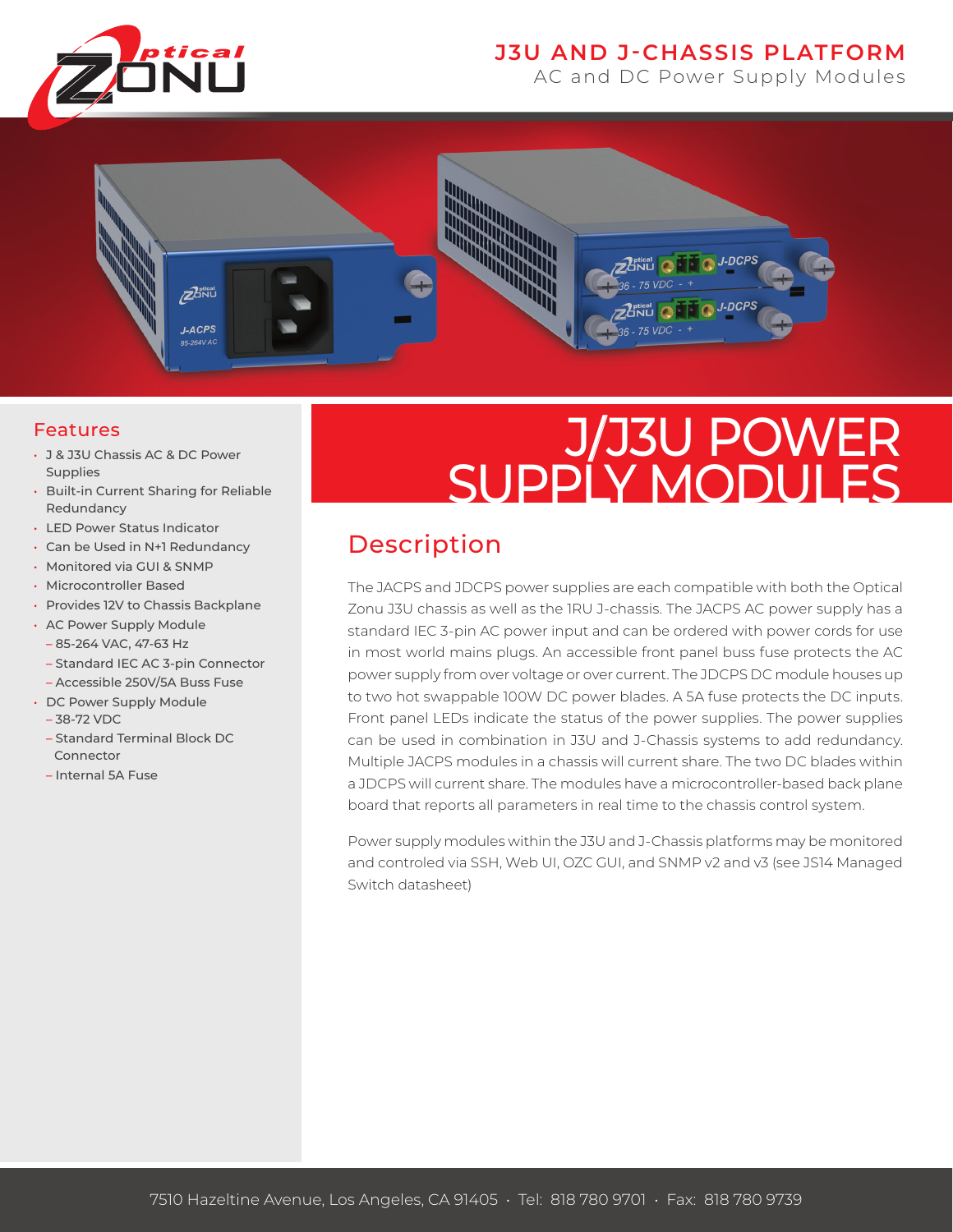

# Absolute Maximum Ratings

|                        |                                | AC                       |        | <b>DC</b>         |            |               |
|------------------------|--------------------------------|--------------------------|--------|-------------------|------------|---------------|
| <b>Parameter</b>       | Symbol                         | Min                      | Max    | Min               | <b>Max</b> | <b>Units</b>  |
| Operating Temperature  | $\mathsf{T}_{\mathsf{op}}$     | $\circ$                  | 70     | $\Omega$          | 70         | $^{\circ}$ C  |
| Storage Temperature    | ${\mathsf T}_{\text{storage}}$ | $-40$                    | 85     | $-40$             | 85         | $^{\circ}$ C  |
| Operating Voltage (AC) | <b>VAC</b>                     | 85                       | 264    |                   |            | $\vee$        |
| Operating AC Frequency | $\qquad \qquad -$              | 47                       | 63     |                   |            | Hz            |
| Operating Voltage (DC) | <b>VDC</b>                     |                          |        | 38                | 72         | $\vee$        |
| Peak Inrush Current    | I <sub>in,peak</sub>           | $\overline{\phantom{0}}$ | 50     | $\qquad \qquad -$ | 50         | $\forall$     |
| AC Module Output Power | $\mathsf{P}$                   | 70                       | 100    |                   |            | W             |
| DC Blade Output Power  | $\mathsf{P}$                   |                          |        | 70                | 100        | W             |
| DC Input Current       | $I_{\text{in,DC}}$             |                          |        |                   | 3.3        | А             |
| Unpackaged Weight      | $\qquad \qquad -$              | $\overline{\phantom{0}}$ | 410    |                   | 410        | $\mathcal{G}$ |
| Relative Humidity      | <b>RH</b>                      | 20                       | 90     | 20                | 90         | %             |
| Altitude               | $\overline{\phantom{0}}$       | $\overline{\phantom{m}}$ | 10,000 |                   | 10,000     | ASL           |

## Front Panel Features



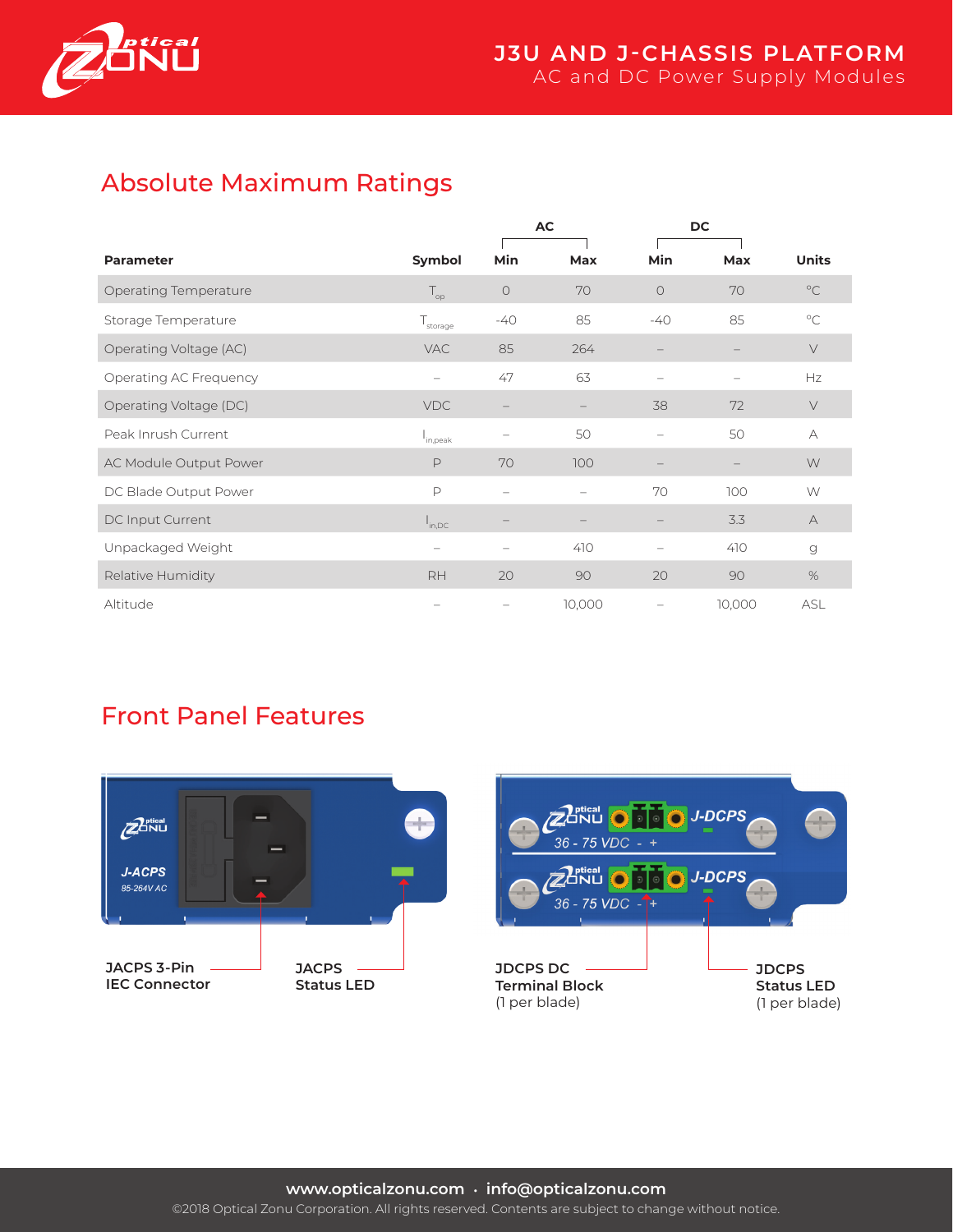

# Mechanical Outline – JACPS



# Mechanical Outline – JDCPS



# LED Definitions

| <b>JACPS/JDCPS Condition</b> | <b>LED State</b>                                                                          |
|------------------------------|-------------------------------------------------------------------------------------------|
| <b>GREEN</b>                 | OK, Sharing Current Load with a Redundant Power Supply                                    |
| <b>GREEN Blinking</b>        | OK, NOT Sharing Current Load with a Redundant Power Supply, Single Power Supply Operation |
| <b>RED</b>                   | Fault; No Input Power or Internal Failure                                                 |

#### **www.opticalzonu.com • info@opticalzonu.com**

©2018 Optical Zonu Corporation. All rights reserved. Contents are subject to change without notice.